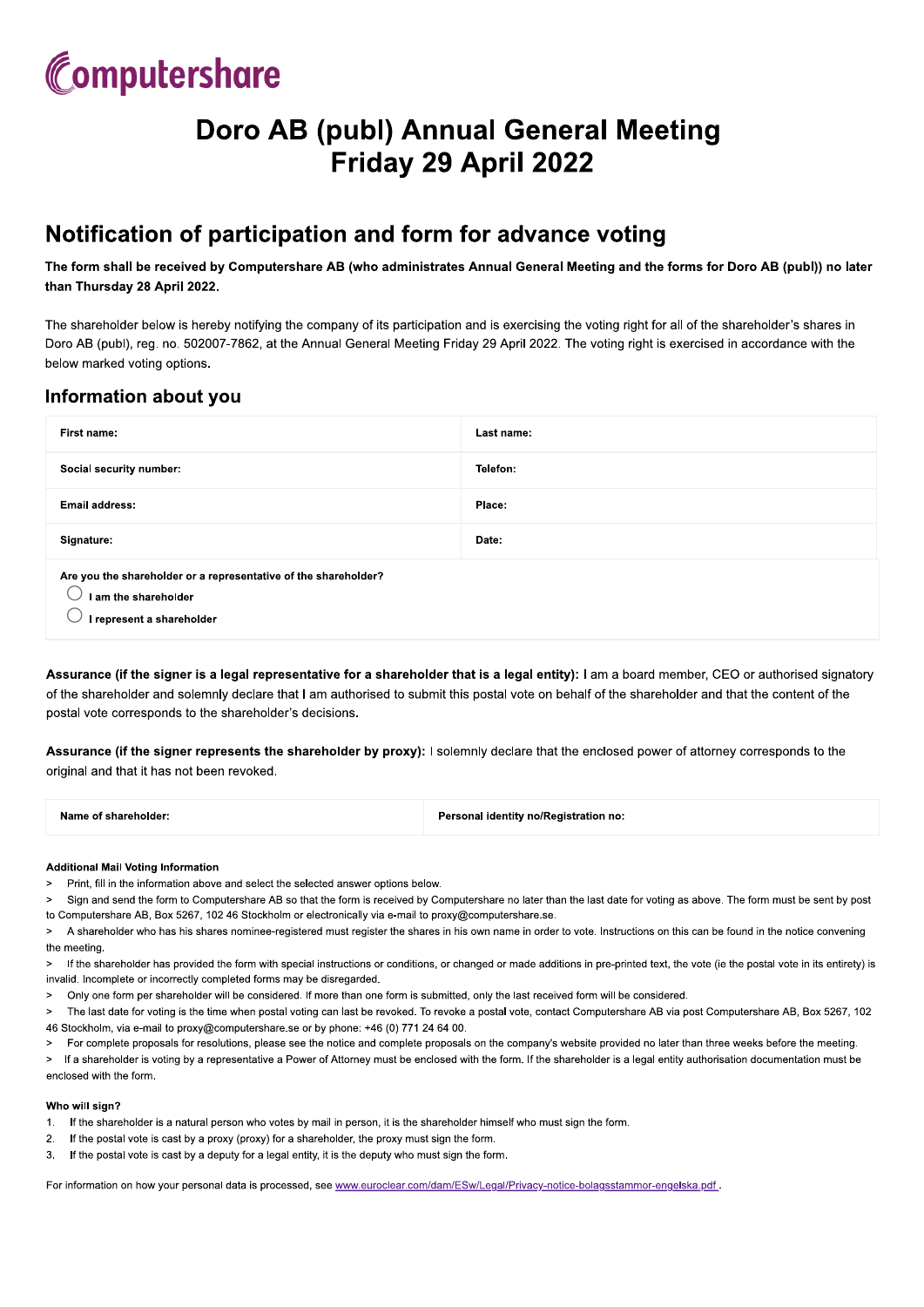# The options below comprise the proposals submitted which are found in the notice to the meeting.

| 2. Election of chairman of the meeting                                                                                                                           |                                                 |  |
|------------------------------------------------------------------------------------------------------------------------------------------------------------------|-------------------------------------------------|--|
| 2.1 Attorney at Law Paula Eninge                                                                                                                                 | $\bigcirc$ Yes $\bigcirc$ No $\bigcirc$ Abstain |  |
| 3. Preparation and approval of the voting list                                                                                                                   | $\bigcirc$ Yes $\bigcirc$ No $\bigcirc$ Abstain |  |
| 4. Approval of the agenda                                                                                                                                        | $\bigcirc$ Yes $\bigcirc$ No $\bigcirc$ Abstain |  |
| 5. Election of two persons to verify the minutes                                                                                                                 |                                                 |  |
| 5.1 Caroline Dimberg or, in the event of impediment to one or both of them, the person or persons appointed by the<br><b>Chairman of the Board</b>               | $\bigcirc$ Yes $\bigcirc$ No $\bigcirc$ Abstain |  |
| 5.2 Johan Helgertzor or, in the event of impediment to one or both of them, the person or persons appointed by the<br><b>Chairman of the Board</b>               | $\bigcirc$ Yes $\bigcirc$ No $\bigcirc$ Abstain |  |
| 6. Determination as to whether the meeting has been duly convened                                                                                                | $\bigcirc$ Yes $\bigcirc$ No $\bigcirc$ Abstain |  |
| 8. Decision of remuneration report                                                                                                                               | $\bigcirc$ Yes $\bigcirc$ No $\bigcirc$ Abstain |  |
| 9. Decision regarding the adoption of the income statement and the balance sheet, and of the consolidated income<br>statement and the consolidated balance sheet | $\bigcirc$ Yes $\bigcirc$ No $\bigcirc$ Abstain |  |
| 10. Decision regarding appropriation of the company's profit according to the adopted balance sheet                                                              | $\bigcirc$ Yes $\bigcirc$ No $\bigcirc$ Abstain |  |
| 11. Decision regarding the discharge from liability for the members of the Board of Directors and the Managing Director                                          |                                                 |  |
| i. Henri Österlund (Chairman)                                                                                                                                    | $\bigcirc$ Yes $\bigcirc$ No $\bigcirc$ Abstain |  |
| ii. Juha Mört (Board member)                                                                                                                                     | $\bigcirc$ Yes $\bigcirc$ No $\bigcirc$ Abstain |  |
|                                                                                                                                                                  |                                                 |  |
| iii. Victor Saeijs (Board member)                                                                                                                                | $\bigcirc$ Yes $\bigcirc$ No $\bigcirc$ Abstain |  |
| iv. Fredrik Löthgren (Employee representative)                                                                                                                   | $\bigcirc$ Yes $\bigcirc$ No $\bigcirc$ Abstain |  |
| iv. Jörgen Nilsson (Managing Director)                                                                                                                           | $\bigcirc$ Yes $\bigcirc$ No $\bigcirc$ Abstain |  |
| 12. Determination of the number of members of the Board of Directors, deputy directors and auditors                                                              |                                                 |  |
| 12.1 Determination of the number of members of the Board of Directors, deputy directors                                                                          | $\bigcirc$ Yes $\bigcirc$ No $\bigcirc$ Abstain |  |
| 12.2 Determination of the number of auditors                                                                                                                     | $\bigcirc$ Yes $\bigcirc$ No $\bigcirc$ Abstain |  |
| 13. Determination of the remuneration to each of the members of the Board of Directors and the auditor                                                           |                                                 |  |
| 13.1 Determination of the remuneration to each of the members of the Board of Directors                                                                          | $\bigcirc$ Yes $\bigcirc$ No $\bigcirc$ Abstain |  |